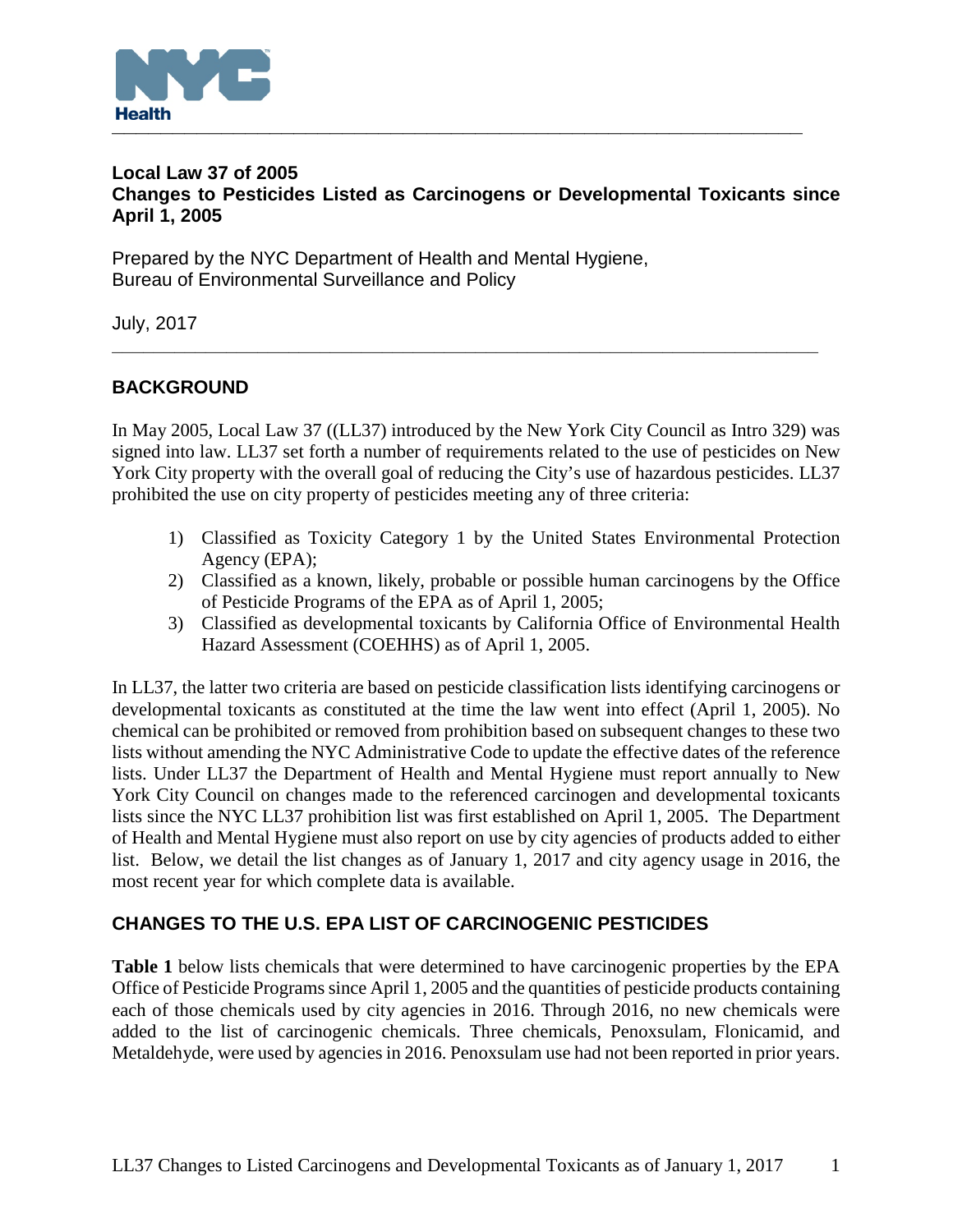**Table 2** lists the chemicals that were removed from the EPA carcinogen list since April 1, 2005 because they are no longer classified as having carcinogenic properties by the EPA Office of Pesticides. Pyrethrins, the botanical extracts of the chrysanthemum flower, are a very common active ingredient in various insecticide formulations and were removed from the list in 2008. Many other products containing these ingredients have been out of use in recent years.

|                                   |                                                                                                                        |                    | <b>Number of EPA-</b><br>registered<br>products<br>containing | <b>Total quantity</b><br>used by NYC<br>agencies in 2016 |
|-----------------------------------|------------------------------------------------------------------------------------------------------------------------|--------------------|---------------------------------------------------------------|----------------------------------------------------------|
| <b>Chemical name</b>              | <b>EPA cancer classification</b>                                                                                       | <b>Report Date</b> | chemical                                                      |                                                          |
| Penoxsulam                        | Suggestive<br>Evidence<br>οf<br>Carcinogenicity,<br>but<br>Not<br>Sufficient to Assess Human<br>Carcinogenic Potential | 3/24/2004          | 56                                                            | 320 pounds                                               |
| Metaldehyde                       | Suggestive Evidence<br>of<br>Carcinogenic Potential                                                                    | 6/23/2005          | 24                                                            | 0.5 pounds                                               |
| S-Dimethenamid                    | Group C--Possible Human<br>Carcinogen                                                                                  | 8/27/2008          | 13                                                            | None                                                     |
| Sedaxane                          | Likely To Be Carcinogenic<br>To Humans                                                                                 | 5/18/2011          | 19                                                            | None                                                     |
| S-Dimethenamid                    | Group C--Possible Human<br>Carcinogen                                                                                  | 8/27/2008          | 13                                                            | None                                                     |
| Penflufen                         | Evidence<br>Suggestive<br>of<br>Carcinogenic Potential                                                                 | 3/30/2011          | 10                                                            | None                                                     |
| Flonicamid                        | Likely to be Carcinogenic to<br>Humans                                                                                 | 2/24/2005          | 8                                                             | 1.0 pounds                                               |
| Penthiopyrad                      | Suggestive<br>Evidence<br>of<br>Carcinogenic Potential                                                                 | 10/18/2011         | 8                                                             | None                                                     |
| Pyrasulfotole                     | Likely to be Carcinogenic to<br>Humans                                                                                 | 5/17/2007          | 6                                                             | None                                                     |
| Orthosulfamuron                   | Of<br>Suggestive Evidence<br>Carcinogenic Potential                                                                    | 10/26/2006         | $\overline{5}$                                                | None                                                     |
| Dichloran                         | Suggestive Evidence<br>Of<br>Carcinogenic Potential                                                                    | 5/11/2006          | 4                                                             | None                                                     |
| Ethaboxam                         | Suggestive Evidence<br>of<br>Carcinogenic Potential                                                                    | 3/23/2006          | 4                                                             | None                                                     |
| Tembotrione                       | Suggestive<br>of<br>Evidence<br>Carcinogenic Potential                                                                 | 5/22/2007          | 4                                                             | None                                                     |
| Cyflumetofen                      | Suggestive Evidence<br>Of<br>Carcinogenic Potential                                                                    | 12/30/2013         | 3                                                             | None                                                     |
| Fluensulfone                      | Of<br>Suggestive Evidence<br>Carcinogenic Potential                                                                    | 5/7/2014           | 3                                                             | None                                                     |
| Spirodiclofen                     | Likely to be Carcinogenic to<br>Humans                                                                                 | 6/10/2004          | $\overline{2}$                                                | None                                                     |
| Metrafenone                       | Suggestive Evidence<br>of<br>Carcinogenic Potential                                                                    | 7/6/2006           | $\overline{2}$                                                | None                                                     |
| Furfural                          | Likely To Be Carcinogenic<br>To Humans                                                                                 | 2/6/2014           | $\overline{c}$                                                | None                                                     |
| Sodium<br>bichromate<br>dihydrate | Likely To Be Carcinogenic<br>To Humans                                                                                 | 7/1/2009           | 1                                                             | None                                                     |
| Resmethrin                        | Likely to be Carcinogenic<br>to Humans                                                                                 | 5/25/2005          | 0                                                             | None                                                     |
| Thiacloprid                       | Likely to be Carcinogenic to<br>Humans                                                                                 | 10/31/2012         | 0                                                             | None                                                     |

#### **Table 1: Chemicals added to U.S. EPA list of carcinogenic pesticides**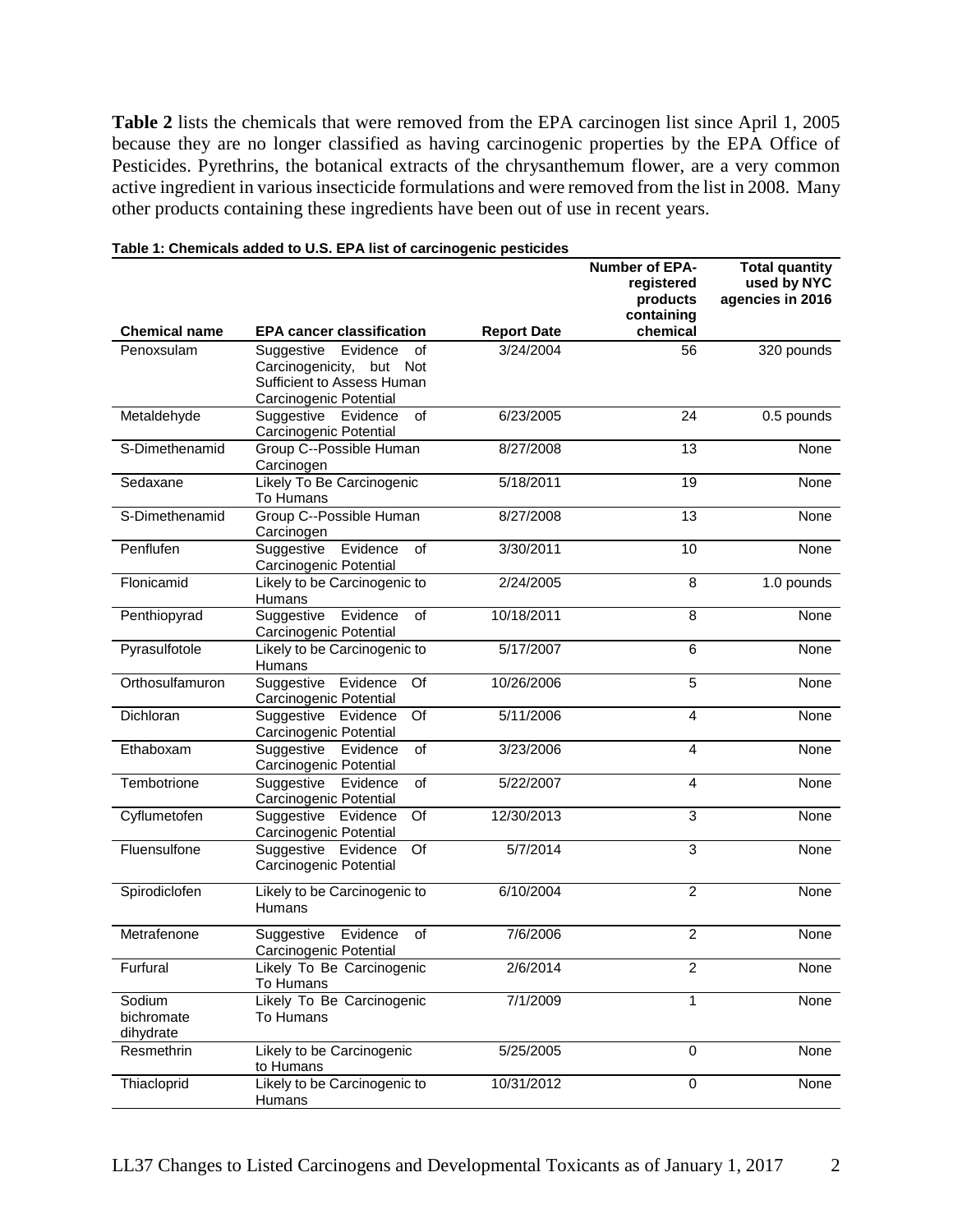|                               |                                                                                                                        |                    | <b>Number of EPA-</b><br>registered<br>products<br>containing | <b>Total quantity</b><br>used by NYC<br>agencies in 2016 |
|-------------------------------|------------------------------------------------------------------------------------------------------------------------|--------------------|---------------------------------------------------------------|----------------------------------------------------------|
| <b>Chemical name</b>          | <b>EPA cancer classification</b>                                                                                       | <b>Report Date</b> | chemical                                                      |                                                          |
| Pirimicarb                    | Suggestive<br>Evidence<br>of<br>Carcinogenicity,<br>but<br>not<br>sufficient to assess human<br>carcinogenic potential | 7/13/2005          | 0                                                             | <b>None</b>                                              |
| Dithianon                     | of<br>Suggestive<br>Evidence<br>Carcinogenic Potential                                                                 | 2/23/2006          | 0                                                             | None                                                     |
| Benthiavalicarb-<br>isopropyl | Likely to be Carcinogenic to<br>Humans                                                                                 | 10/18/2005         | 0                                                             | None                                                     |
| Cumyluron                     | Evidence<br>of<br>Suggestive<br>Carcinogenic Potential                                                                 | 6/11/2008          | 0                                                             | <b>None</b>                                              |
| Mepanipyrim                   | Likely to be Carcinogenic to<br>Humans                                                                                 | 4/20/2004          | 0                                                             | None                                                     |
| Fenpropidin                   | Suggestive<br>Evidence<br>$\alpha$ f<br>Carcinogenic Potential                                                         | 6/9/2009           | 0                                                             | <b>None</b>                                              |
| Sodium<br>dichromate          | Likely to be Carcinogenic to<br><b>Humans</b>                                                                          | 7/1/2009           | 0                                                             | None                                                     |
| Hexavalent<br>Chromium (CrVI) | Likely to be Carcinogenic to<br>Humans                                                                                 | 7/1/2009           | 0                                                             | None                                                     |
| Cyflufenamid                  | Likely to be Carcinogenic to<br>Humans                                                                                 | 6/22/2010          | 0                                                             | None                                                     |
| Ethiprole                     | of<br>Evidence<br>Suggestive<br>Carcinogenic Potential                                                                 | 10/28/2010         | 0                                                             | None                                                     |
| Isopyrazam                    | Likely To Be Carcinogenic<br>To Humans                                                                                 | 2/2/2011           | 0                                                             | None                                                     |
| Pyrazachlor                   | Likely To Be Carcinogenic<br>Т٥                                                                                        | 9/20/2011          |                                                               | <b>None</b>                                              |
|                               | Humans                                                                                                                 |                    | 0                                                             |                                                          |

(Sources: *Chemicals Evaluated for Carcinogenic Potential*, Office of Pesticide Programs, U.S. EPA, 2016; EPA Pesticide Product Information System; NYC LL37 Agency Reporting Data)

### **Table 2: Chemicals removed from the U.S. EPA list of carcinogenic pesticides**

|                                                       |                                                                                                                                                                                                                                                                               | <b>Number of EPA-</b><br>registered products<br>that contain this |
|-------------------------------------------------------|-------------------------------------------------------------------------------------------------------------------------------------------------------------------------------------------------------------------------------------------------------------------------------|-------------------------------------------------------------------|
|                                                       |                                                                                                                                                                                                                                                                               | chemical                                                          |
|                                                       |                                                                                                                                                                                                                                                                               | 557                                                               |
|                                                       |                                                                                                                                                                                                                                                                               |                                                                   |
|                                                       |                                                                                                                                                                                                                                                                               |                                                                   |
|                                                       |                                                                                                                                                                                                                                                                               | 82                                                                |
|                                                       |                                                                                                                                                                                                                                                                               |                                                                   |
|                                                       |                                                                                                                                                                                                                                                                               |                                                                   |
| Multiple<br>Descriptors:<br>Not<br>Be<br>Likely<br>To | 10/12/2005                                                                                                                                                                                                                                                                    | 70                                                                |
| Carcinogenic To Humans At Doses That Do               |                                                                                                                                                                                                                                                                               |                                                                   |
| Not Alter Rat Thyroid Hormone Homeostasis             |                                                                                                                                                                                                                                                                               |                                                                   |
| Not Likely To Be Carcinogenic To Humans               | 2/8/2006                                                                                                                                                                                                                                                                      | 59                                                                |
| Not Likely To Be Carcinogenic To Humans               | 11/3/2005                                                                                                                                                                                                                                                                     | 49                                                                |
| Not Likely to be Carcinogenic to Humans               | 4/14/2005                                                                                                                                                                                                                                                                     | 24                                                                |
| Not Likely To Be Carcinogenic To Humans               | 6/5/2007                                                                                                                                                                                                                                                                      | 18                                                                |
| Not Likely To Be Carcinogenic To Humans               | 10/12/2005                                                                                                                                                                                                                                                                    | 16                                                                |
|                                                       |                                                                                                                                                                                                                                                                               |                                                                   |
| Not likely to be carcinogenic to humans at            | 10/13/2010                                                                                                                                                                                                                                                                    |                                                                   |
| doses that do not cause an irritation response        |                                                                                                                                                                                                                                                                               |                                                                   |
| in the mucosal epithelium                             |                                                                                                                                                                                                                                                                               | 11                                                                |
|                                                       | <b>EPA cancer classification</b><br>Not Likely To Be Carcinogenic To Humans at<br>doses that do not cause mitogenic repsonse in<br>the liver cell proliferation<br>Not Likely To Be Carcinogenic To Humans at<br>doses that do not cause a mitogenic response<br>in the liver | <b>Report Date</b><br>2/14/2008<br>6/13/2005                      |